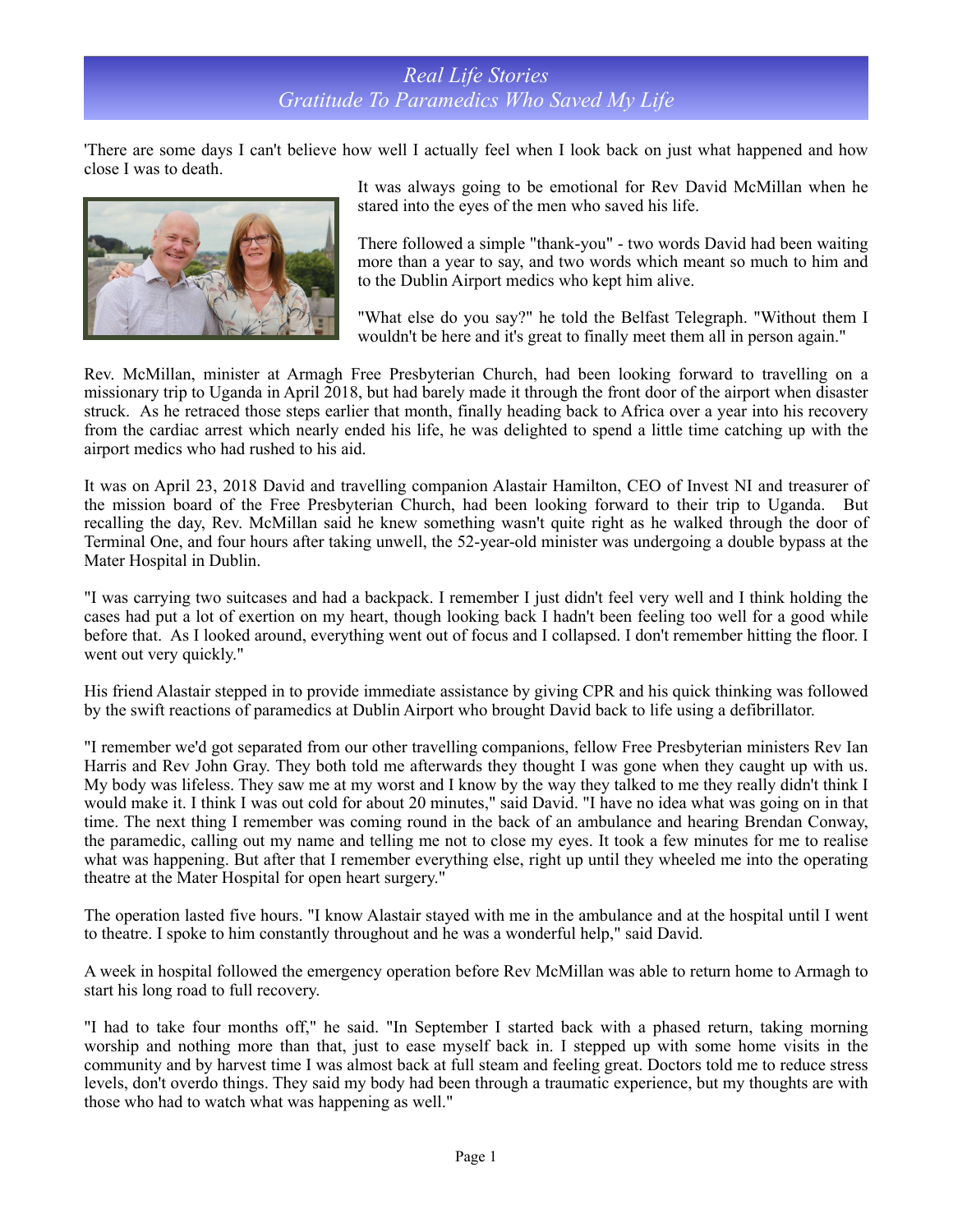## *Real Life Stories Gratitude To Paramedics Who Saved My Life*

Now firing on all cylinders again, Rev McMillan was delighted to finally make his mission trip to Uganda, spending a week in Africa earlier this month.

"I thank the Lord that I've made such a good recovery," said David. "I'm feeling very well, in fact there are days I can't believe how well I actually feel when I look back on what happened and how close I was to death. The doctors and medical staff are all very pleased with the progress I've made and at my last check-up everything was first-class. A heart echo just before Christmas confirmed my heart was healthy and strong, and of course I'm indebted, and my family is indebted, to everyone who came to my aid that day."

Since returning home to Armagh last April, David has had two missions to fulfil. One was to finally make that journey to Uganda and the other to meet up with the people who saved his life. When he found himself back at Dublin Airport earlier this month, again in the company of Alastair Hamilton, he took time out ahead of his flight to meet the heroes.

"I'd tried a few times to set up a meeting, but it was difficult to get everyone in the same place at the same time. Work rotas and schedules made it impossible. But I'm delighted everything finally came together and I've now got to do it," he said. The meeting was arranged by Mr Hamilton and Gerry Keogh, chief fire officer at Dublin Airport, the man who was responsible for setting up the defibrillator programme in 2003.

"It was lovely to meet them all again in much better circumstances and I was able to hold the defibrillator used to save me. That was all a little emotional. I'm delighted it worked out that I got to thank the team personally for saving my life." Paramedic Brendan Conway was on hand for a chat and a coffee and David and Alastair presented him and the medical team with a small gift of appreciation.

"I'm told 28 lives have now been saved at the airport since they installed the defibrillator, and so far just three people have been back in person to say thank-you. But I felt it was something I had to do. We had a good long chat and they were able to fill in some of the details of the day I took ill."

After hearing the details, Rev McMillan is convinced God was on his side through the whole experience.

"As a Christian, I believe in the providence of God and the truth is, God's hand is in control of every detail of our lives. The story of what happened to me that day is a story of the Lord's providential care. The paramedics told me I couldn't have collapsed in a better place! Their medical station was nearby and when it arrived the ambulance could get right to the door of the airport, so no time was wasted. When I got to the hospital, the theatre was free, and even though consultant cardiologist Jonathan McGuinness was due to go on holiday that day, he stayed around to operate on me. He told my wife Roberta afterwards all the hard work had been done at the airport. Had the medics and Alastair not acted so quickly, he would have had nothing left to operate on."

Since the cardiac arrest almost claimed his life, Rev McMillan has been under doctor's orders to take things easy. "It's certainly opened my eyes to how precious life is," he said. "I've done a lot of soul-searching over the past year, a lot of praying. It's all emphasised the value of life, how precious time is and how we must all try to use it as wisely as we can. That's what I've tried to do. Take my time to enjoy my family, enjoy my life. The Lord still has work for me to do and has given me a bit longer on Earth to do His work. With God's help, strength and grace, I have been brought through a very dark and trying time. And of course I couldn't have got through everything this past year without the love and support of my wife Roberta, my children Ruth and Matthew and their spouses William and Emma. I'm just so pleased to be around to see their lives progress and be there for the precious moments still to come."

A mere 463 days late, Rev McMillan took his seat on the plane alongside Alastair to head to Uganda on July 3 so that he could complete his other mission, the trip to visit Emmanuel Christian School, which is run by the mission board of the Free Presbyterian Church. A trip it looked like he would never make.

"I owe so much to my friends Alastair Hamilton, Rev Ian Harris and Rev John Gray for all they did to look after me when I took ill. I will never forget what they did for me and my family. The love and support of my